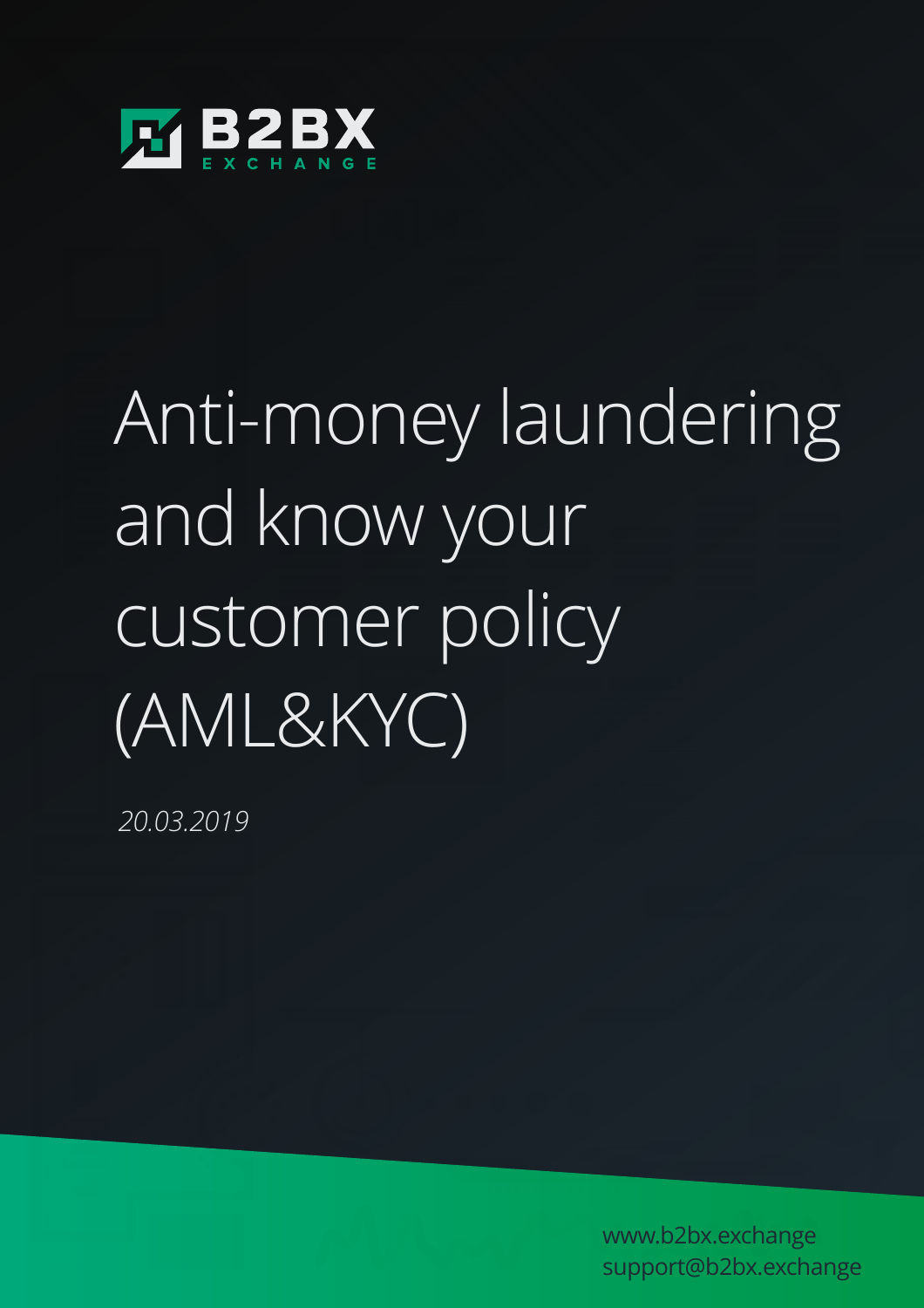

#### **Anti-money laundering and know your customer policy (AML&KYC)**

In order to protect Assets of our customers and to ensure the compliance with international trade standards we operate exclusively in accordance with the legislation on combating illicit money laundering and countering the terrorism financing. To monitor the accordance with legal requirements and recommendations of FATF, we have established a Compliance department developing Anti-money laundering and Know your customer (AML / KYC) procedures, obligatory for all employees and determining the policy of engagement with any person which have registered on the website www.b2bx.exchange. Compliance Department is intended to ensure that all the operations of the Company are consistent with the international standards to combat money laundering and all the documents provided by the Customer are up-to-date and comply with relevant legal requirements. By performing the registration on our Website the Customer makes complete and unconditional acceptance of the policy conditions, agrees with the following rules and undertakes to observe them:

1. All clients of B2BX Exchange are treated in the same manner, therefore the AML (Anti Money Laundering) requirements are the same. The only difference may be levels (Tiers) for requesting additional information from clients trading only crypto and from clients trading both, crypto and fiat. The specific requirements and applied limits are specified in Appendix 1 to this AML&KYC policy;

2. If you successfully pass the KYC which is associated with relevant tier, you will obtain all benefits foreseen for this Tier. Usually we try to perform KYC procedures as soon as possible, however in separate circumstances it may take several days;

3. Corporate and institutional customers are recognized as customers with Tier 3 from the beginning, however they are subject for enhanced KYC measures from the beginning. If you are corporate or institutional customer please follow the requirements of Appendix 2 to this AML&KYC policy;

4. Upon the request of the Company the additional documents and information should be provided by the Customer. Filling of respective KYC questionnaire may also be an obligatory requirement under Company's sole decision. The Customer agrees with such requirements of the Company and agrees to follow them;

5. The withdrawal of Assets is carried out only to the account that belongs to a person identified as a Customer of the Company (the owner of a Trading Room). The withdrawal of Assets to third parties is prohibited. Internal transfers between the Company's customers are also forbidden.

6. The Company is obliged and has the right without obtaining prior consent to share with financial institutions and law enforcement agencies any information about the Customer, as required by applicable law, and the Customer gives the Company its consent to these actions. In order to comply with this paragraph, the Company holds a records about Customer's transactions during five years at least.

7. The Customer undertakes to follow the legislation, including international one, aiming to combat illicit trafficking, financial fraud, money laundering and legalization of funds obtained by illegal means. The Customer undertakes to use its best effort to avoid direct or indirect participation in illegal financial activities and any illegal transactions using the Company's Website and Services.

8. The Customer guarantees the legal origin, legal ownership and the right to use the Assets transferred to its account.

9. In case of the evidence of suspicious transactions at the Customer's account, cash replenishments from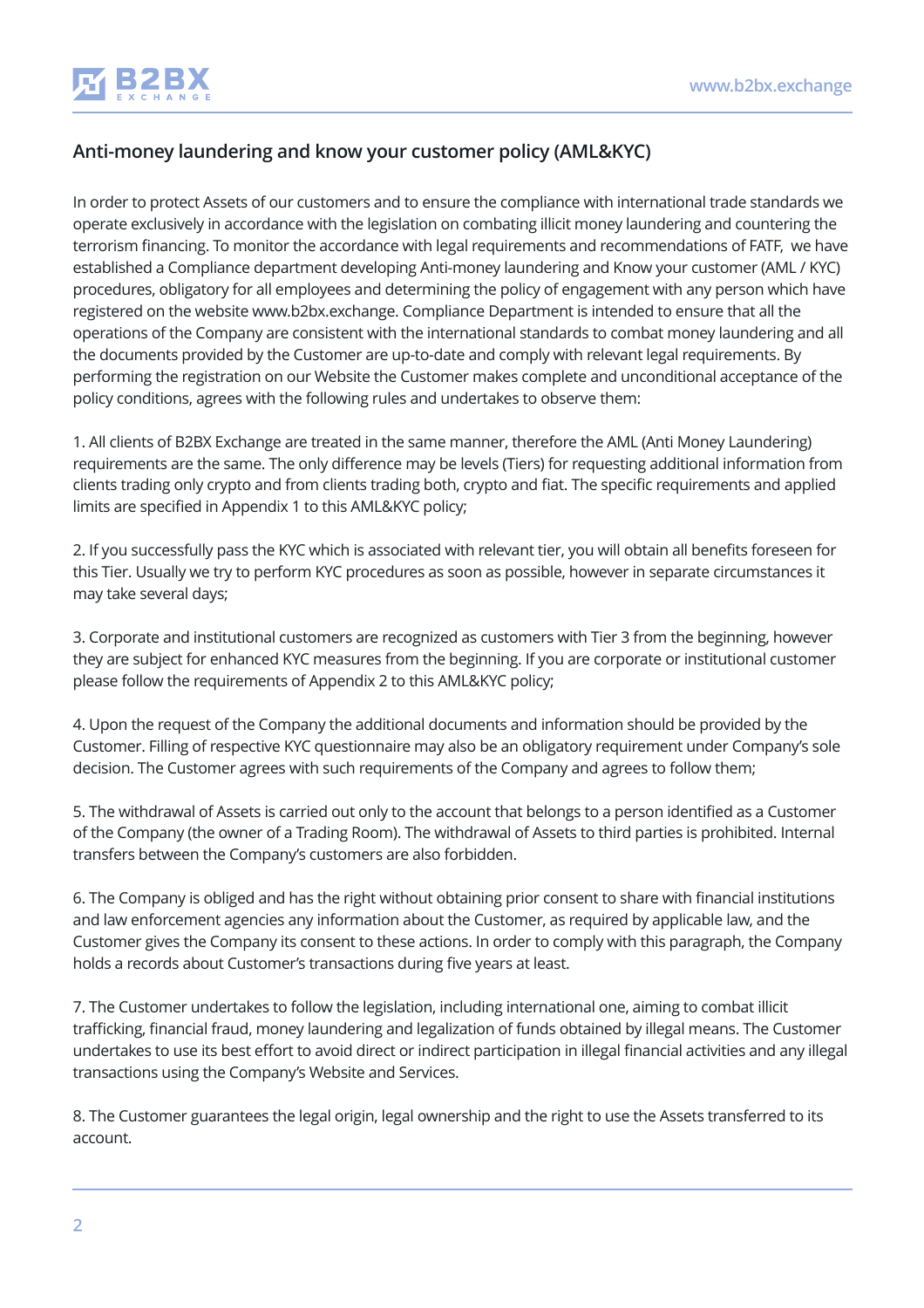

9. In case of the evidence of suspicious transactions at the Customer's account, cash replenishments from untrusted sources (for example, the data of Assets' sender and Trading Room's owner is different) and / or any actions with attributes of fraud (including any refunds or cancellation of payments), the Company reserves the right to conduct an internal investigation, to block or close the Customer's Trading Room or any Account, cancel any payment or trading order and to suspend operations on the Accounts before the end of the official investigation. When making the decision the Company is guided by the provisions of the applicable law, FATF recommendations or by common practice.

10. The Company has the right to request additional information about the Customer if the method of withdrawal Assets is different from the depositing method. The Company also reserves the right to block the Customer's Trading Room or any Account during the investigation if the Customer refused to provide the additional information requested by the Company.

11. In the course of investigation the Company has the right to request additional copies of documents confirming the identity of the Customer, as well as copies of bank cards used to replenish the account, payment documents and other documents confirming the lawful possession and legal origin of funds. The Company also has the right to demand the provision of original documents for review in case of any doubts from Company's side.

12. The Company does not provide Services to the persons who are residents of jurisdictions that are identified by the FATF as high risk and non-cooperative jurisdictions having strategic AML/CFT deficiencies, namely North Korea and Iran;

13. The Company doesn't provide services to citizens and residents of U.S.A.;

14. The Company's refuse to perform the operations that from Company's point of view are considered to be a suspicious, using of preventive measures (such as blocking or closing of a Customer's Trading Room or any Account) is not the reason for civil liability of the Company for failure to fulfill obligations to the Customer.

15. The Company is not obliged to inform the Customer or other persons about the measures taken to fulfil the AML/CFT legislation. Also the Company is not obliged to inform Customers or other persons about any suspicions, about the reasons of refuse of execution of a Customer's trading order, of refuse to open the Account, need for providing Customer's documents, etc.

16. This anti-money laundering and know your customer policy is an integral part of the Customer agreement, located at the Website. Non-compliance with this policy can be a ground for termination of the Customer agreement on Company's sole discretion.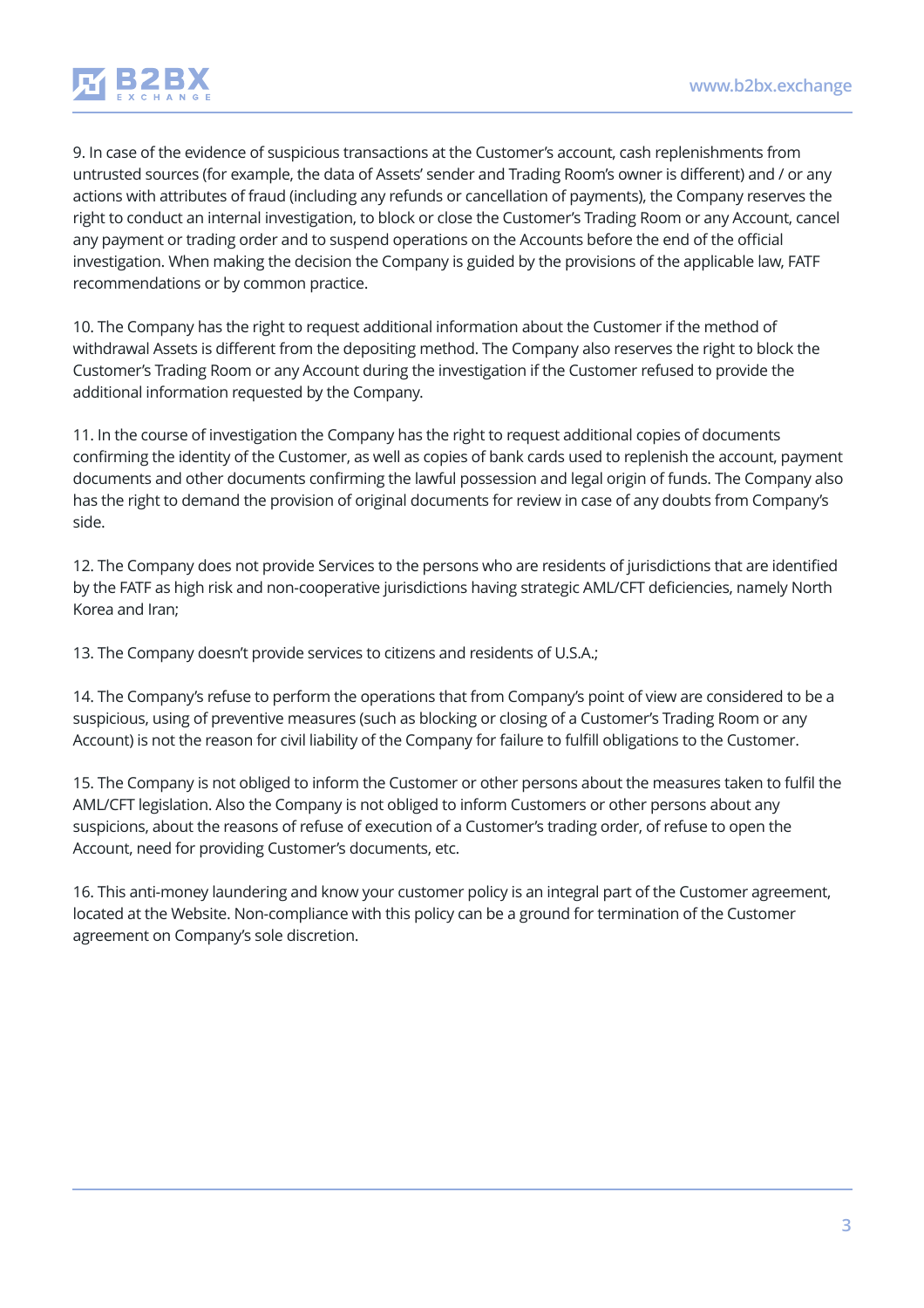

## **Verification measures for individuals and withdrawal limits corresponding to verification levels;**

| <b>Ability</b>                                         | No verification                                                                                                     | <b>Verification</b><br>Level 1                                                          | <b>Verification</b><br>Level <sub>2</sub>                                                                                                                                                    | <b>Verification</b><br>Level 3                                     |
|--------------------------------------------------------|---------------------------------------------------------------------------------------------------------------------|-----------------------------------------------------------------------------------------|----------------------------------------------------------------------------------------------------------------------------------------------------------------------------------------------|--------------------------------------------------------------------|
| Deposit                                                |                                                                                                                     | Crypto - no limits<br>Fiat - not available                                              | Crypto - no limits<br>Fiat - no limits                                                                                                                                                       | Crypto - no limits<br>Fiat - no limits                             |
| Withdrawal<br>Automatical<br>Crypto<br>(daily limit)   |                                                                                                                     | \$100,000.00                                                                            | \$200,000.00                                                                                                                                                                                 | \$300,000.00                                                       |
| Withdrawal<br>Fiat<br>(daily limit)                    |                                                                                                                     | Not available                                                                           |                                                                                                                                                                                              |                                                                    |
| Withdrawal<br>Automatical<br>Crypto<br>(monthly limit) |                                                                                                                     | No limits                                                                               | No limits                                                                                                                                                                                    | No limits                                                          |
| Withdrawal<br>Fiat<br>(monthly limit)                  |                                                                                                                     | Not available                                                                           | \$3,000,000.00                                                                                                                                                                               | \$5,000,000.00                                                     |
| Conditions                                             | Deposit/withdrawal<br>is not available<br>and trading i<br>s not available.<br>You can only review<br>the exchange. | Deposit/withdrawal<br>only in crypto<br>and trading<br>available for<br>all instruments | Deposit/withdrawal<br>are available in<br>crypto/fiat and<br>trading available for<br>all instruments                                                                                        | For corporate<br>clients only<br>Level 3 is<br>available.          |
| <b>KYC</b><br>measures                                 | Verification<br>of E-mail                                                                                           | ID document +<br>selfie +<br>basic questionnaire                                        | Proof of address (not<br>older than 3 months<br>from the date of<br>issuance) + additional<br>proof of identification<br>document + clients<br>should declare their<br>bank account details. | Confirmation of<br>source of funds<br>+ enhanced<br>due diligence. |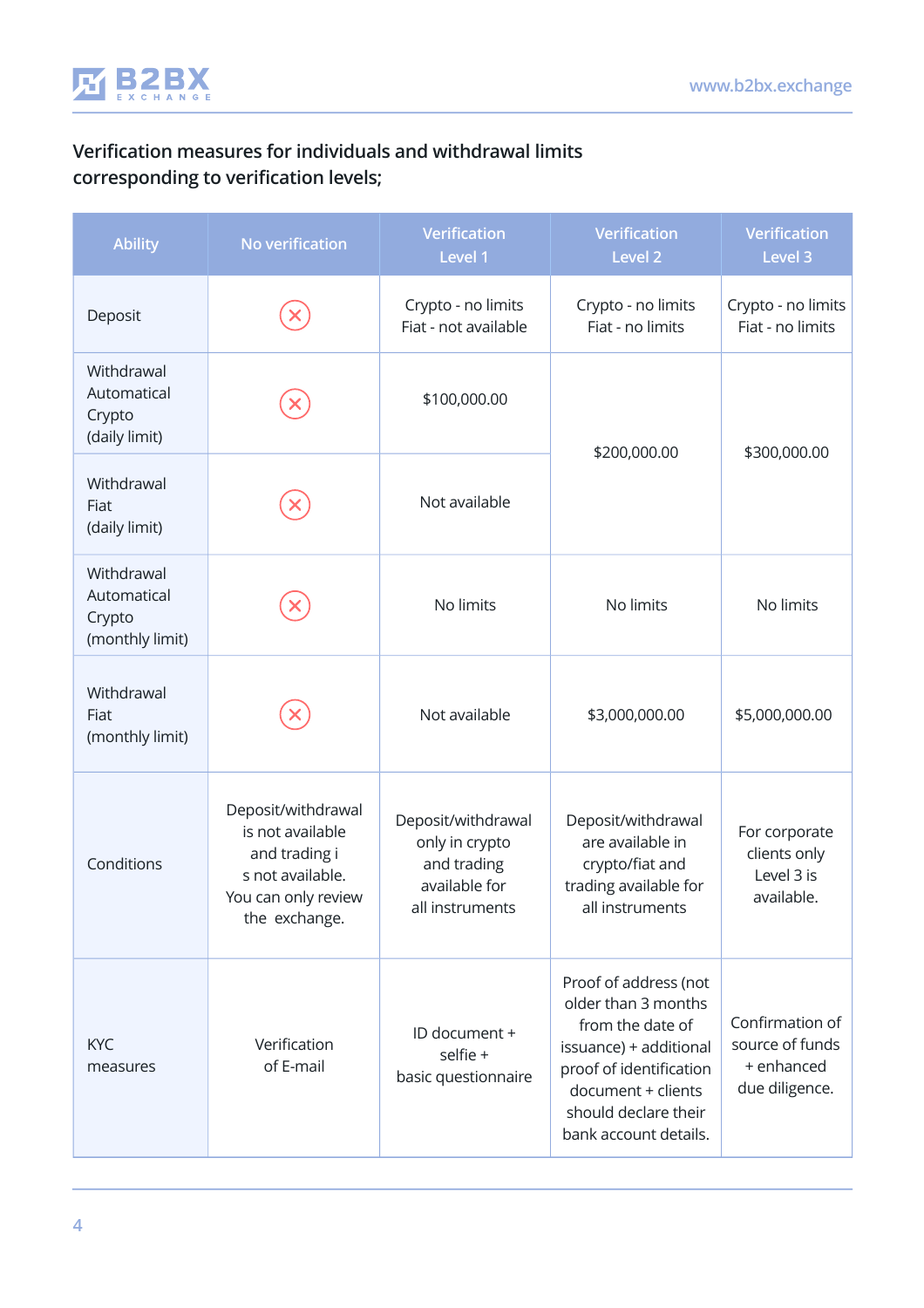

#### **Verification measures for corporate and institutional customers**

This policy is applied for the corporate and institutional Customers only. For this category of Customers, we allow to apply tier 3 from the beginning, but they have to go through the obligatory enhanced verification process.

We reserve the right to refuse You in provision of services if during the process of verification, it is discovered that You do not correspond with our KYC requirements. Also we have a right to terminate our existing relationships with You in any time in case if You are considered to be violating our KYC requirements.

Upon our request any additional documents and information should be provided by You, and if You refuse to provide such documents or information this also may lead to our refuse or termination of provision of services.

To open a Trading Room as a corporate or institutional Customer, please follow the link on website and fill the expanded questionnaire. Please be advised that you should have necessary powers from your company in order to fill the questionnaire. Also please upload listed below corporate documents in Your Trading Room profile. Then You should wait for the following instructions from the manager.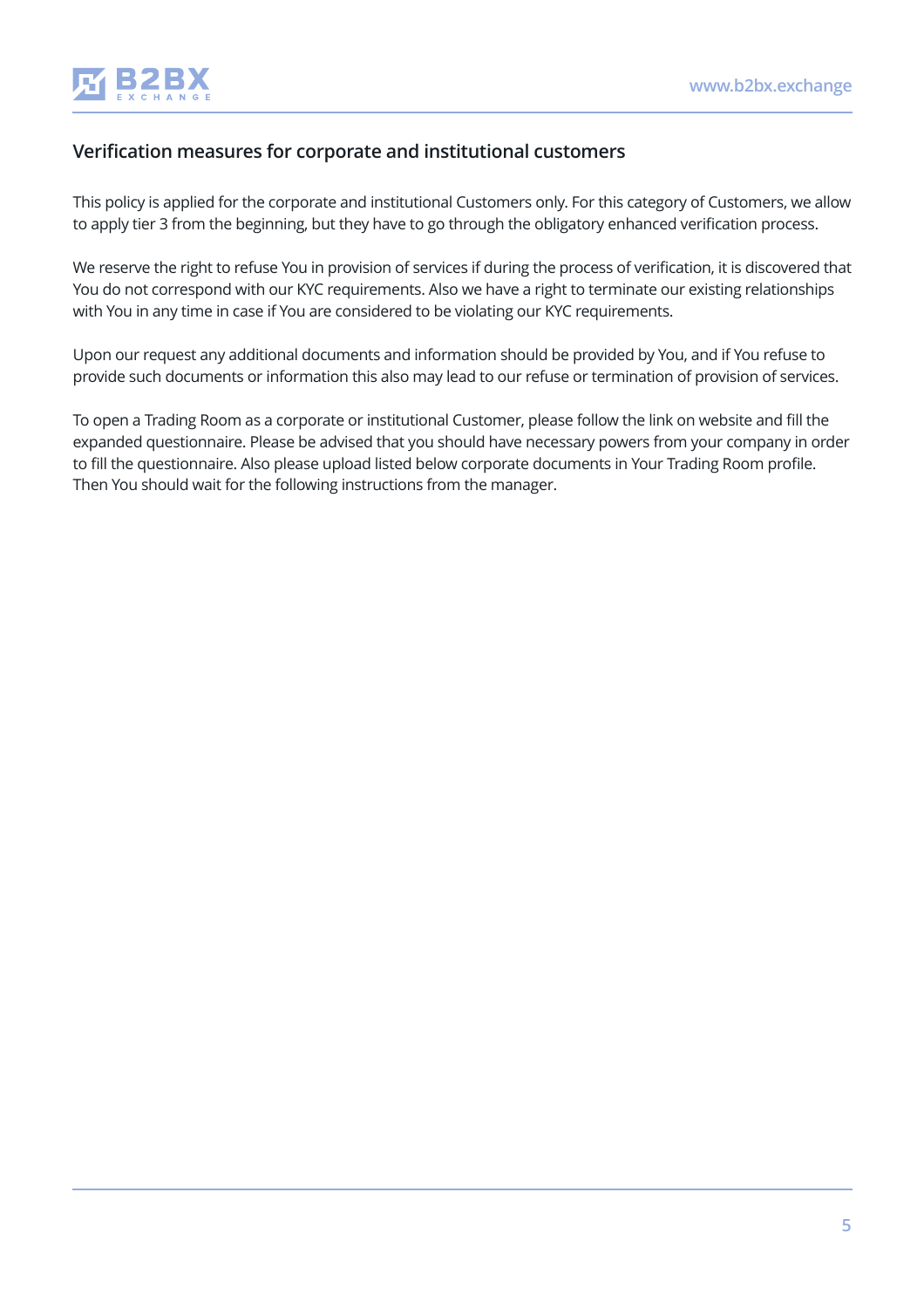

### **The following supporting documentation must accompany the Customer's completed questionnaire:**

- Memorandum and Articles of Association;
- Certificate of Incorporation;
- **Certificate of Incumbency (dated within the last 3 months);**
- **Financial statements for the last two years, or company bank statements for the last three months;**
- Copy of Register of Shareholders;
- **Copy of Register of Directors;**
- Proof of Registered Address (original utility bill or bank statement displaying the company's name and registered address dated within the last three months);
- $\bullet$ Proof of Operating Address (original utility bill of bank statement displaying the company's name and operating address dated within the last three months);
- Individual verification of Authorized Representative (copy of passport verified by notary);  $\bullet$
- Individual verification of all active Directors (copy of passport verified by notary and residential utility bill not older than 3 months);
- Individual verification of Shareholders/Beneficial Owners with a holding of 25% or more:
	- Individual shareholders (copy of passport verified by notary and residential utility bill not older than 3 months);
	- Corporate shareholders (a complete list of supporting documentation for each company as listed above);
- Confirmation of source of funds. For corporate clients audited bank accounts is a priority;

**(example of questionnaire on the next page)**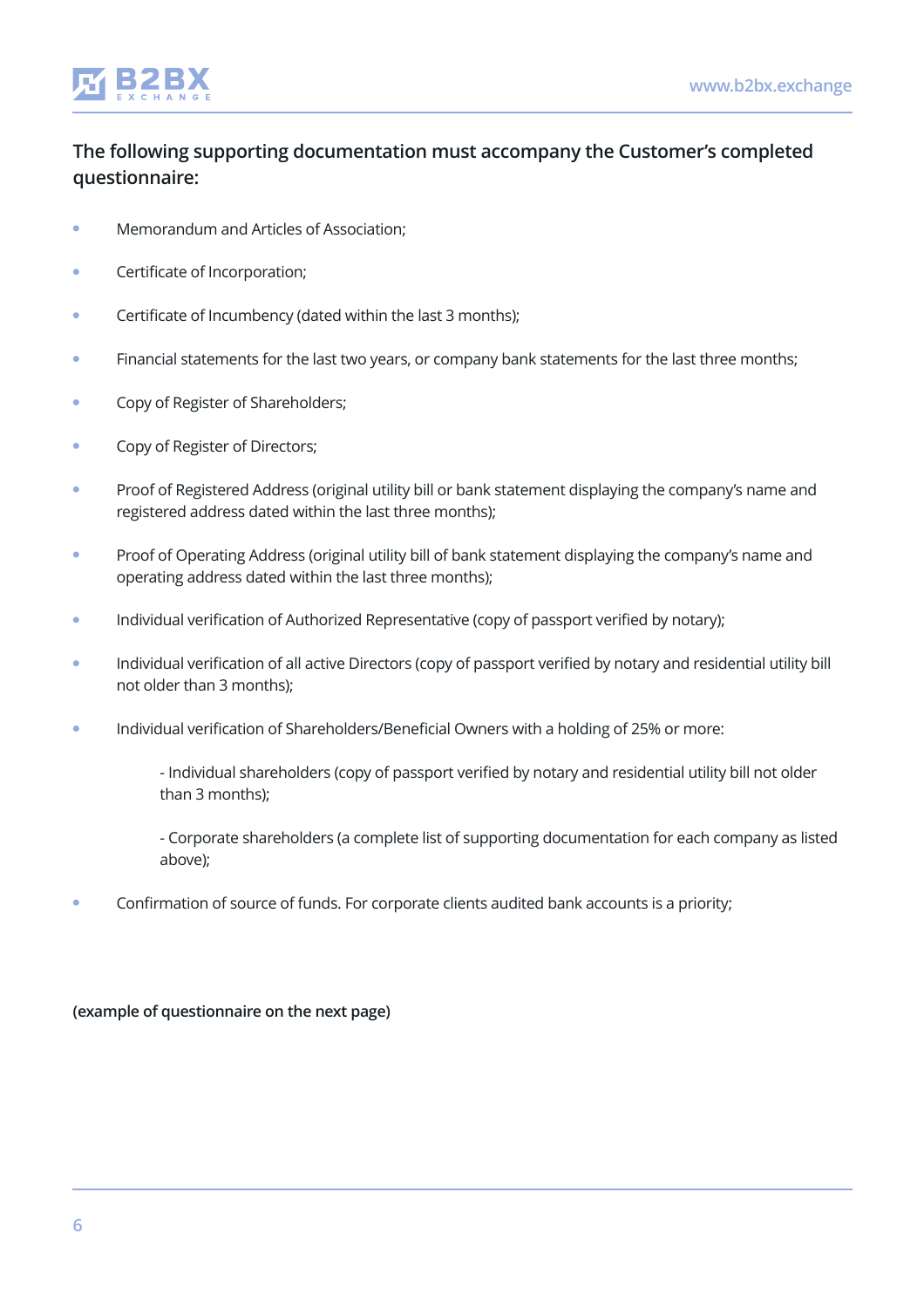

### **QUESTIONNAIRE for opening of account for corporate and institutional customers**

|  | <b>Company Details</b> |
|--|------------------------|
|  |                        |

Full Registred company name:

Other trading names (if applicable):

Registered company number:

Company Website Address:

Please detail your main business activities including your revenue sources:

Reason for opening the account:

| <b>Registered Company Address</b> |                   |  |
|-----------------------------------|-------------------|--|
| Address Line 1:                   | Town:             |  |
| Address Line 2:                   | County:           |  |
| Address Line 3:                   | Post code:        |  |
| Country:                          | Business tel. no: |  |

| Operating Address (if different to your Registered Address) |                   |  |
|-------------------------------------------------------------|-------------------|--|
| Address Line 1:                                             | Town:             |  |
| Address Line 2:                                             | County:           |  |
| Address Line 3:                                             | Post code:        |  |
| Country:                                                    | Business tel. no: |  |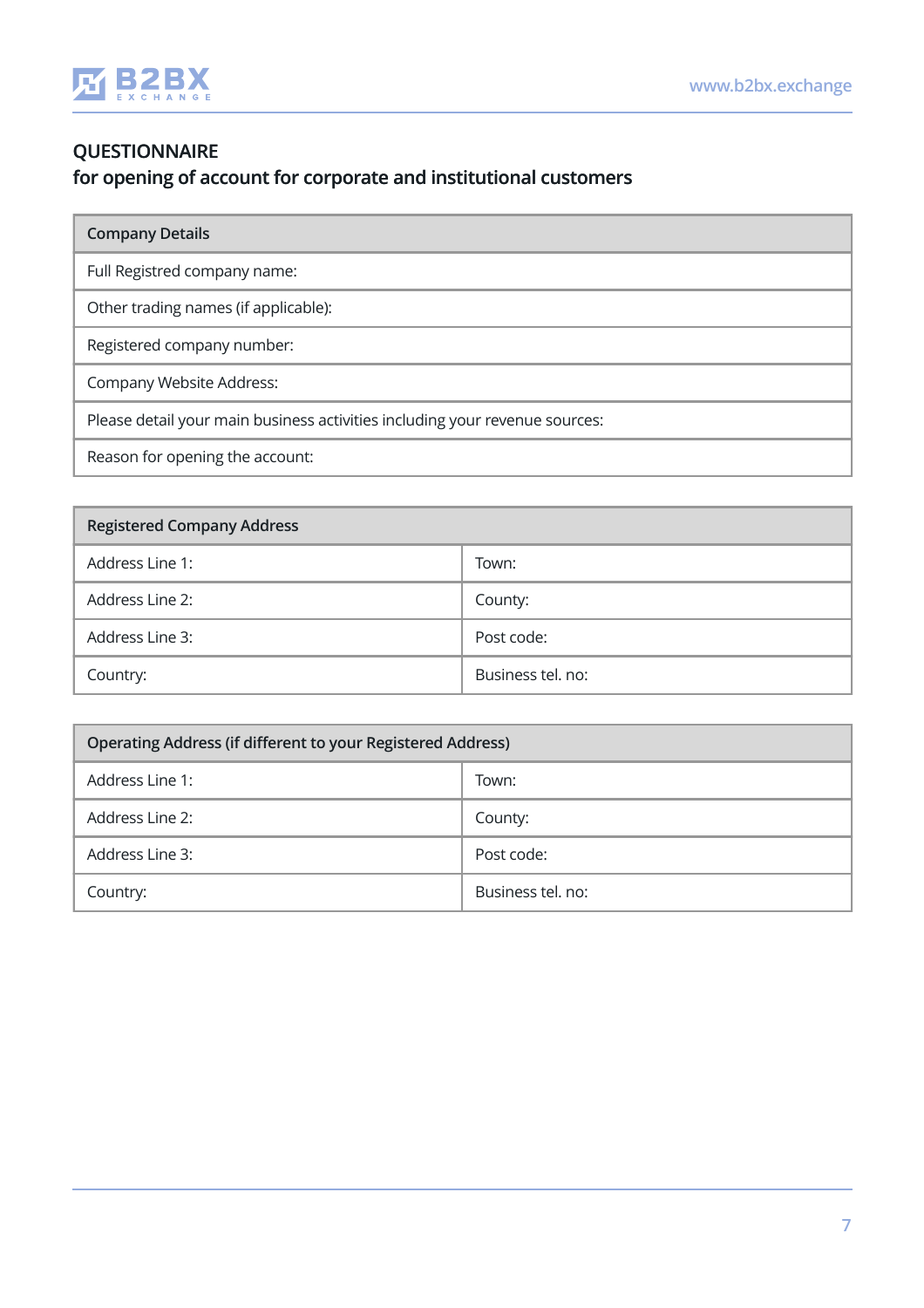

| More Information on The Company                                                                                             |                  |  |  |
|-----------------------------------------------------------------------------------------------------------------------------|------------------|--|--|
| Is the company authorized and regulated by a financial regulator (e.g. FCA in the UK)<br>in any country or territory?       |                  |  |  |
| If yes please provide details:                                                                                              | Yes<br>No.       |  |  |
| Is the company listed on a Regulated Stock Exchange (e.g. London Stock Exchange in the UK)<br>in any country or territory?  |                  |  |  |
| If yes please provide details:                                                                                              | Yes<br><b>No</b> |  |  |
| Does the company have any pending litigation, disputed accounts or other unresolved matters<br>in any country or territory? |                  |  |  |
| If yes please provide details:                                                                                              | Yes<br>No        |  |  |
| Has the company ever been subject to Bankruptcy/Insolvency proceedings<br>in any country or territory?                      |                  |  |  |
| If yes please provide details:                                                                                              | No<br>Yes        |  |  |
| Do you have financial statements that are<br>less than 12 months old?                                                       |                  |  |  |
| If yes please provide the most recent audited<br>and/or unaudited financial statements<br>If no please detail why:          | Yes<br>No.       |  |  |

| Company bank account information |  |
|----------------------------------|--|
| <b>Bank Name:</b>                |  |
| Accountholder Name:              |  |
| Account Number:                  |  |
| IBAN:                            |  |
| Sort Code (if any):              |  |
| Swift/BIC Code:                  |  |
| <b>Bank Address:</b>             |  |
| Bank contact E-Mail:             |  |
| Corresponding bank:              |  |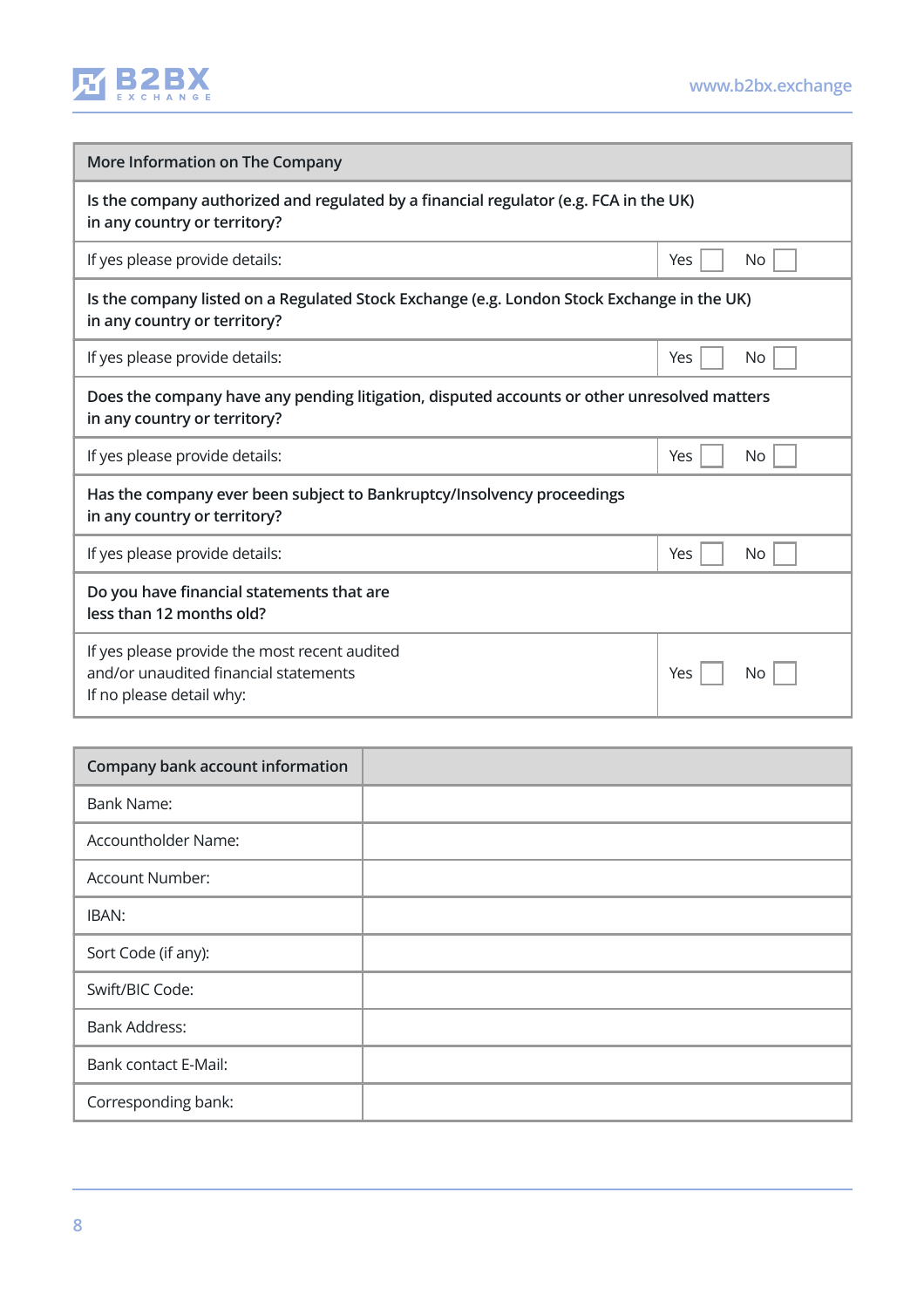

| Approx. amount of company funds (fiat)<br>that will be deposited with B2BX Exchange:                                                                                                                                                                                                                                                                                                                   |           |
|--------------------------------------------------------------------------------------------------------------------------------------------------------------------------------------------------------------------------------------------------------------------------------------------------------------------------------------------------------------------------------------------------------|-----------|
| Approx. amount of company cryptocurrency<br>that will be deposited with B2BX Exchange:                                                                                                                                                                                                                                                                                                                 |           |
| Total value of cryptocurrency held:                                                                                                                                                                                                                                                                                                                                                                    |           |
| The source(s) of fiat and cryptocurrency<br>for trading the account(s) at B2BX Exchange<br>(please specify and provide value of funds):                                                                                                                                                                                                                                                                |           |
| Are the funds to be deposited entirely from<br>the entity and/or its shareholders/principals?<br>If yes, you declare that all funds to be deposited<br>with B2BX Exchange are corporate proprietary<br>funds, resulting exclusively from:<br>a. Paid in capital from the entity's<br>shareholders/principals and/or<br>b. Business profit and/or retained earnings<br>from regular business operations | Yes<br>Nο |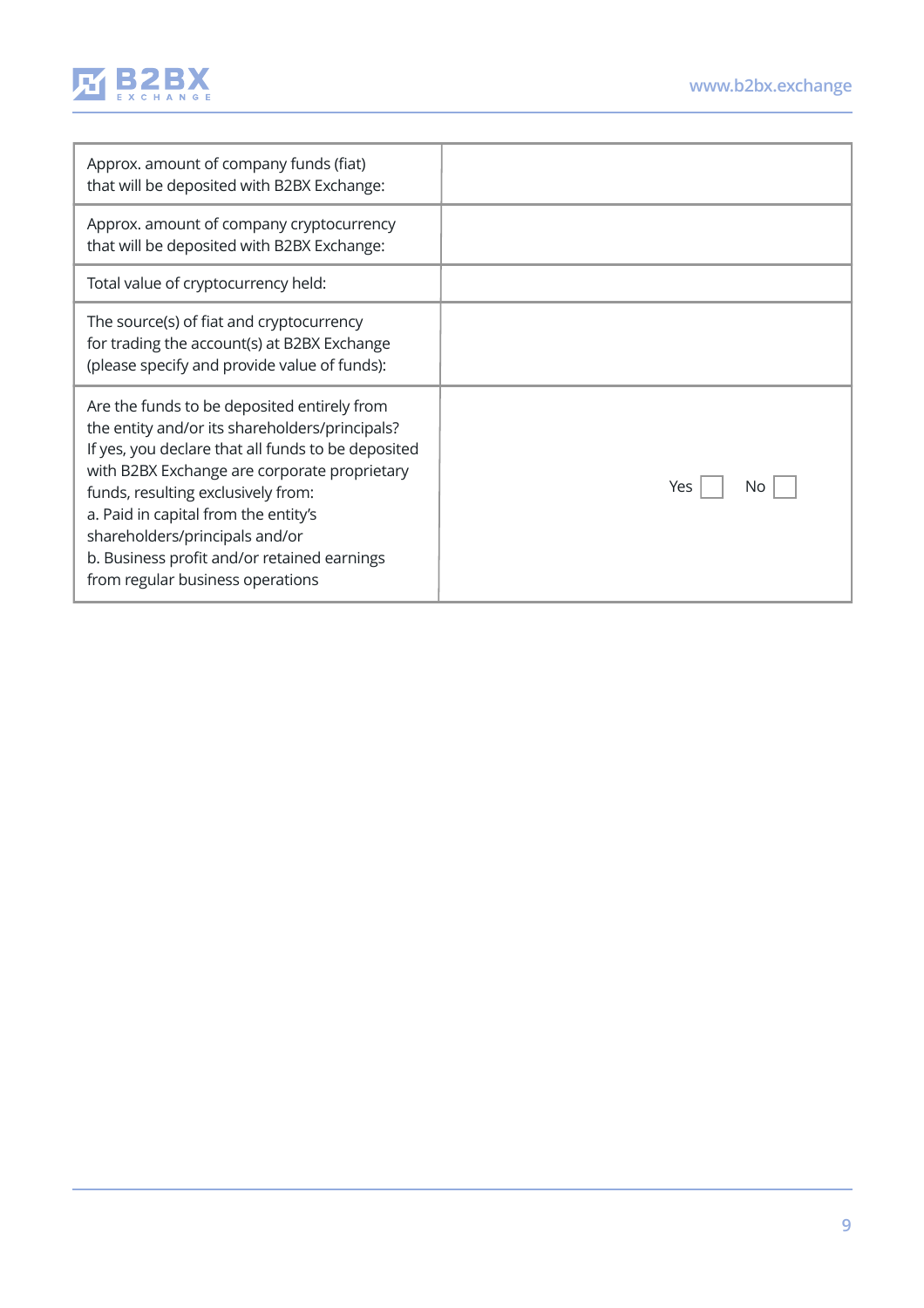

| Representatives, who are authorized to manage your Traders Room and Accounts |                             |  |
|------------------------------------------------------------------------------|-----------------------------|--|
| First Name:                                                                  | <b>Residential Address:</b> |  |
| Surname:                                                                     |                             |  |
| Date of Birth:                                                               |                             |  |
| Nationality:                                                                 |                             |  |
| Contact Tel. No.:                                                            | Postcode/Zip Code:          |  |
| Email Address:                                                               | Country:                    |  |
| Position within the Company:                                                 |                             |  |
| Specimen Signature:                                                          |                             |  |
|                                                                              |                             |  |
|                                                                              |                             |  |
| First Name:                                                                  | <b>Residential Address:</b> |  |
| Surname:                                                                     |                             |  |
| Date of Birth:                                                               |                             |  |
| Nationality:                                                                 |                             |  |
| Contact Tel. No.:                                                            | Postcode/Zip Code:          |  |
| Email Address:                                                               | Country:                    |  |
| Position within the Company:                                                 |                             |  |
| Specimen Signature:                                                          |                             |  |
|                                                                              |                             |  |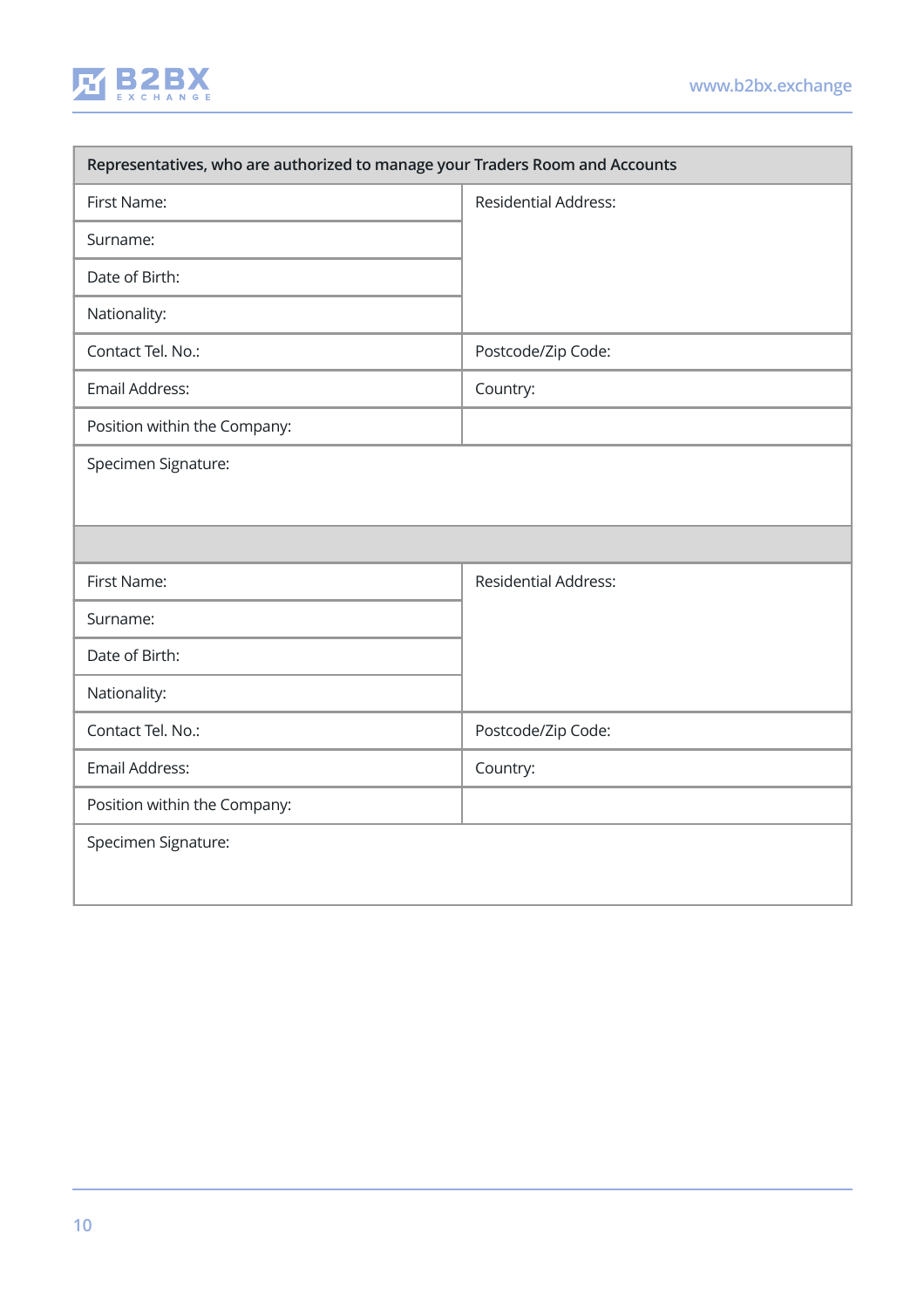

| Representatives, who are authorized to manage your Traders Room and Accounts |                             |  |
|------------------------------------------------------------------------------|-----------------------------|--|
| First Name:                                                                  | <b>Residential Address:</b> |  |
| Surname:                                                                     |                             |  |
| Date of Birth:                                                               |                             |  |
| Nationality:                                                                 |                             |  |
| Contact Tel. No.:                                                            | Postcode/Zip Code:          |  |
| Email Address:                                                               | Country:                    |  |
| Position within the Company:                                                 |                             |  |
| Specimen Signature:                                                          |                             |  |
|                                                                              |                             |  |
|                                                                              |                             |  |
| First Name:                                                                  | <b>Residential Address:</b> |  |
| Surname:                                                                     |                             |  |
| Date of Birth:                                                               |                             |  |
| Nationality:                                                                 |                             |  |
| Contact Tel. No.:                                                            | Postcode/Zip Code:          |  |
| Email Address:                                                               | Country:                    |  |
| Position within the Company:                                                 |                             |  |
| Specimen Signature:                                                          |                             |  |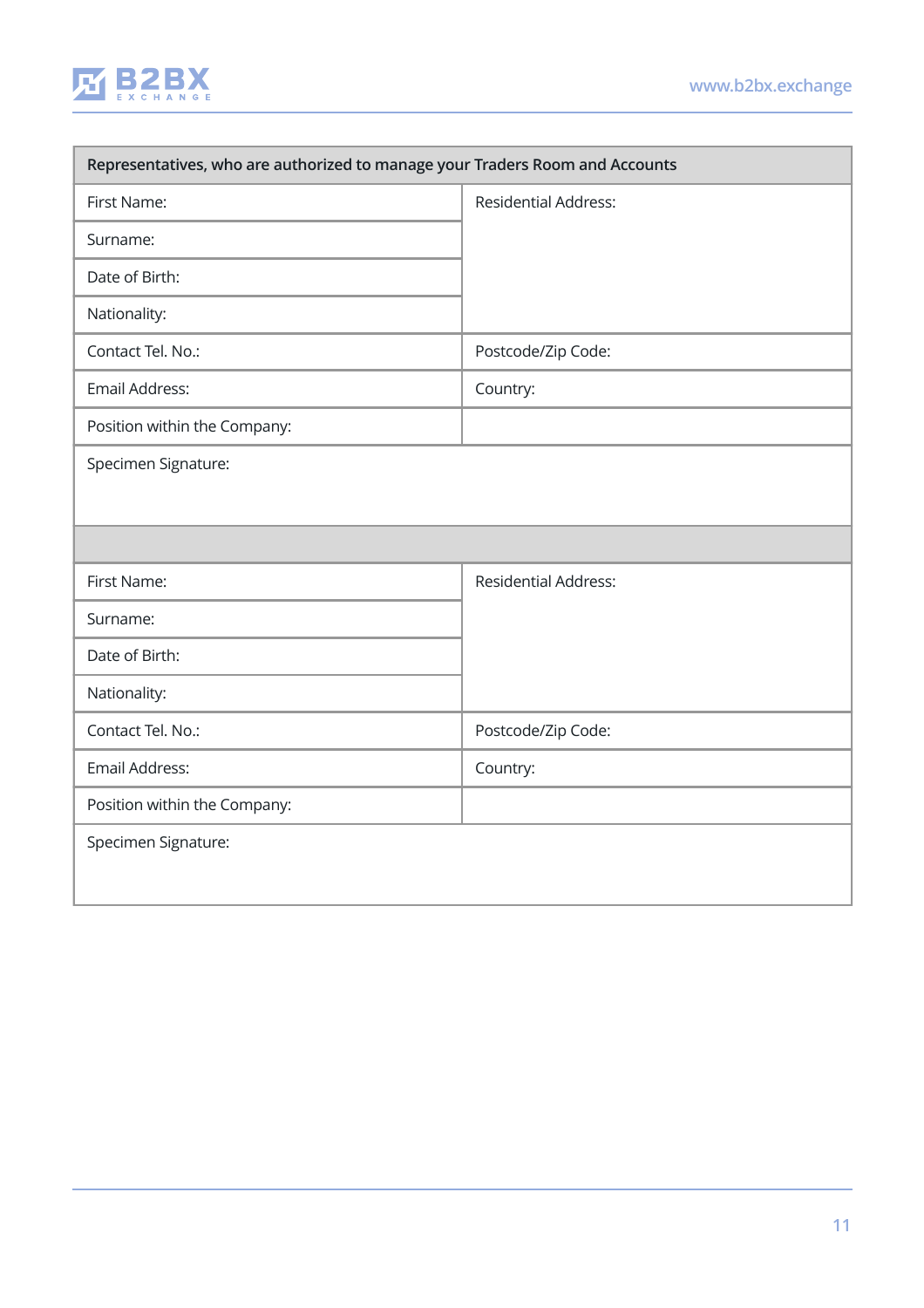

# **Shareholders/Beneficial Owners**  Please list any shareholders or beneficial owners with a holding of 25% or more Full Name **Address Address Address Date of Birth Holding %**

| <b>Company Directors</b>          |                |               |
|-----------------------------------|----------------|---------------|
| Please list any company directors |                |               |
| <b>Full Name</b>                  | <b>Address</b> | Date of Birth |
|                                   |                |               |
|                                   |                |               |
|                                   |                |               |
|                                   |                |               |
|                                   |                |               |